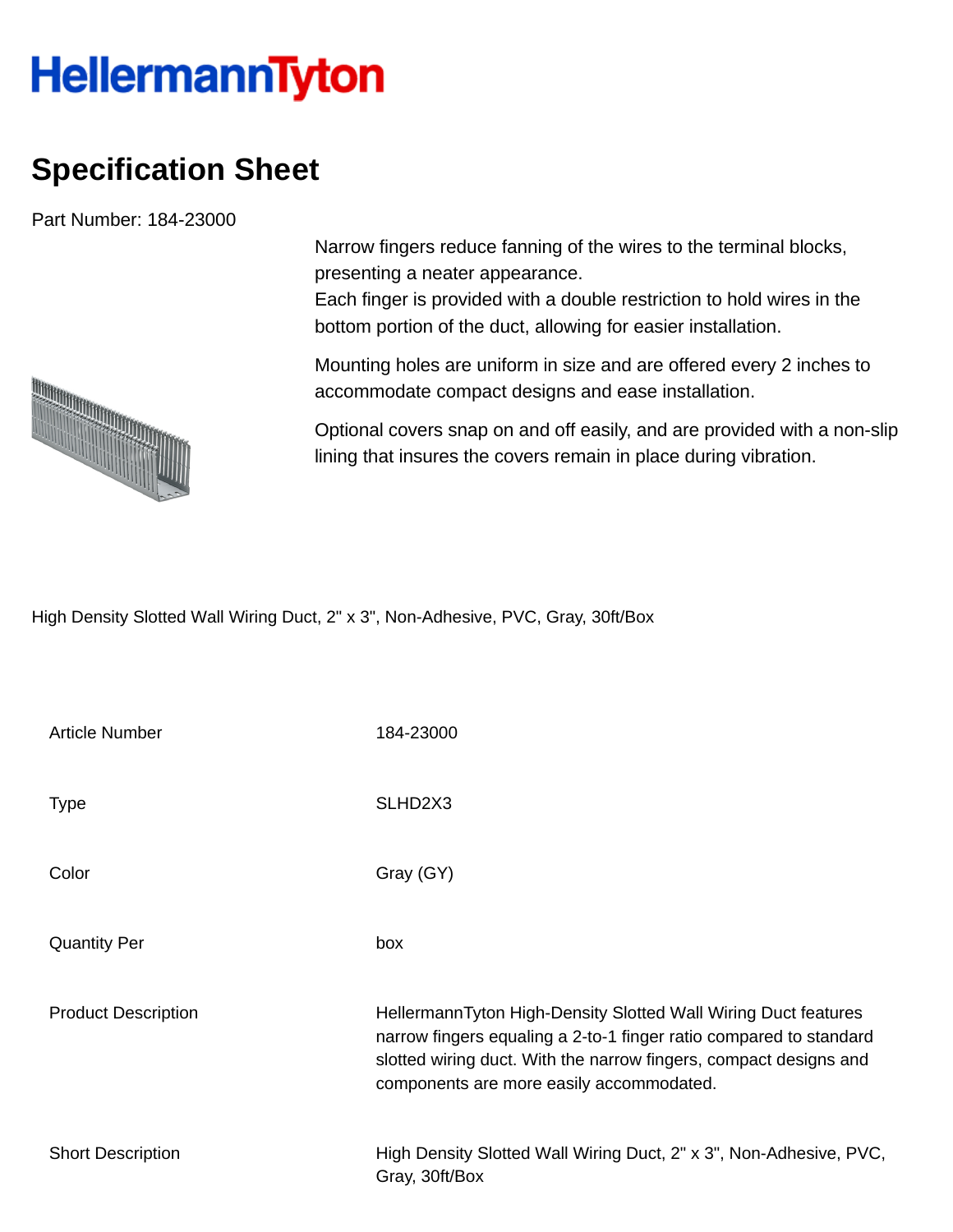| Length L (Imperial) | 6.0  |
|---------------------|------|
| Length L (Metric)   | 1.83 |
| Width W (Imperial)  | 2.0  |
| Width W (Metric)    | 50.8 |
| Height H (Imperial) | 3.07 |
| Height H (Metric)   | 77.9 |
|                     |      |

| <b>Mounting Hole Centers (Imperial)</b> | 2.0 |
|-----------------------------------------|-----|
|                                         |     |

| Material                     | Polyvinylchloride (PVC) |
|------------------------------|-------------------------|
| <b>Material Shortcut</b>     | <b>PVC</b>              |
| Flammability                 | Self-extinguishing      |
| <b>Halogen Free</b>          | No                      |
| <b>Operating Temperature</b> | +122°F (+50°C)          |
| Reach Compliant (Article 33) | No                      |